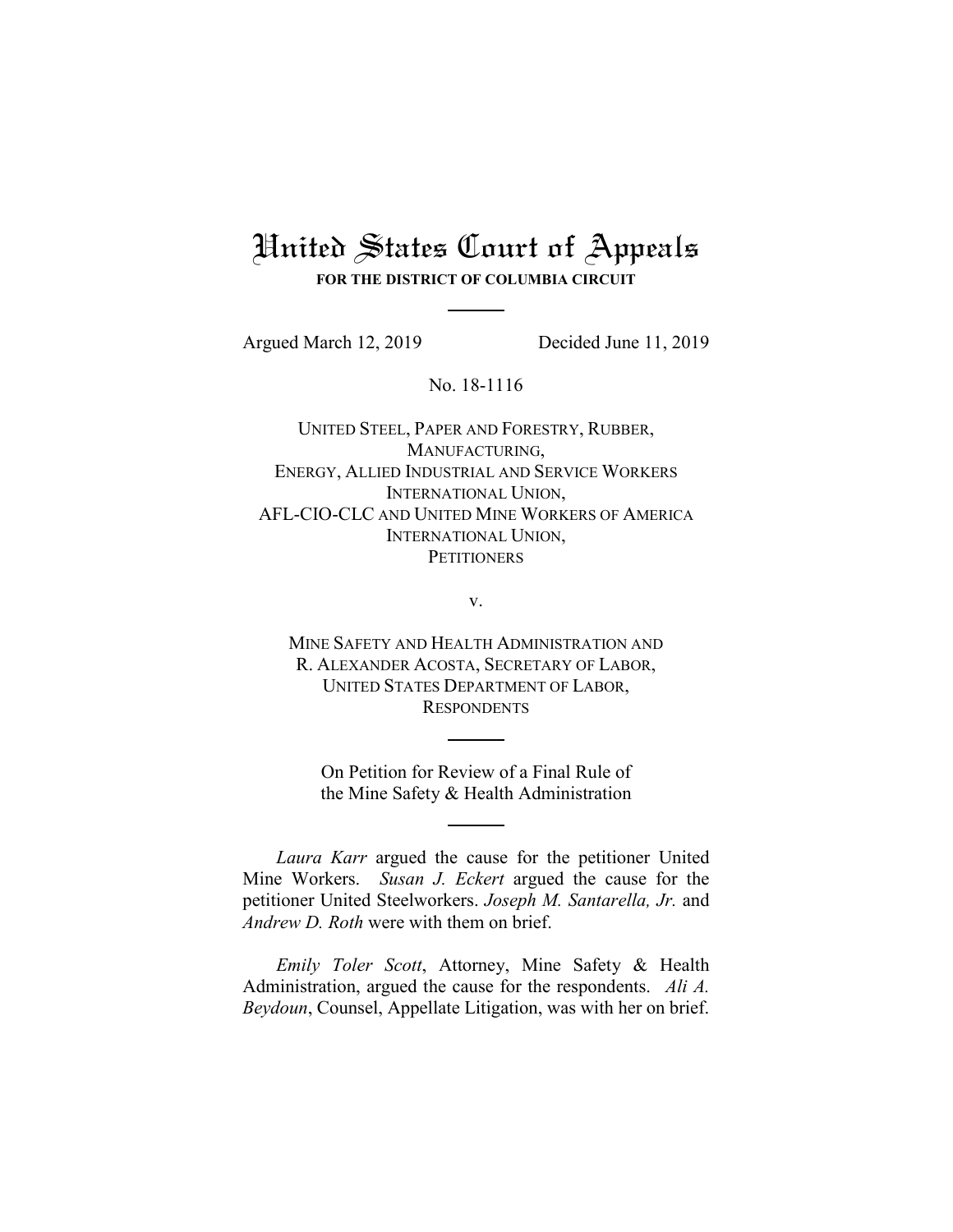Before: HENDERSON, ROGERS and KATSAS, *Circuit Judges*.

Opinion for the Court filed by *Circuit Judge* HENDERSON.

Opinion concurring in part and dissenting in part filed by *Circuit Judge* KATSAS.

KAREN LECRAFT HENDERSON, *Circuit Judge*: The Mine Safety and Health Administration (MSHA), housed in the United States Department of Labor (Labor), sets health and safety standards for mine operations. Its regulatory authority is subject to a unique limitation: "[n]o mandatory health or safety standard . . . shall reduce the protection afforded miners by an existing mandatory health or safety standard." 30 U.S.C. § 811(a)(9). The no-less-protection standard occupies center stage in the case before us. In 2017, MSHA promulgated a safety standard that requires mine operators to examine all areas before miners begin work and to record all "conditions that may adversely affect safety or health" discovered during the examination. *Examinations of Working Places in Metal and Nonmetal Mines*, 82 Fed. Reg. 7680, 7682 (Jan. 23, 2017) (2017 Standard). Fourteen months later, however, MSHA amended the requirements, allowing examinations to occur before or as miners begin work and allowing mine operators to exclude from their records adverse conditions that are promptly corrected. *Examinations of Working Places in Metal and Nonmetal Mines*, 83 Fed. Reg. 15,055 (Apr. 9, 2018) (codified at 30 C.F.R. §§ 56.18002(a)– (c),  $57.18002(a)$ –(c)) (2018 Amendment). We are called upon to decide whether MSHA explained adequately how the amendments to the 2017 Standard comply with the no-lessprotection standard.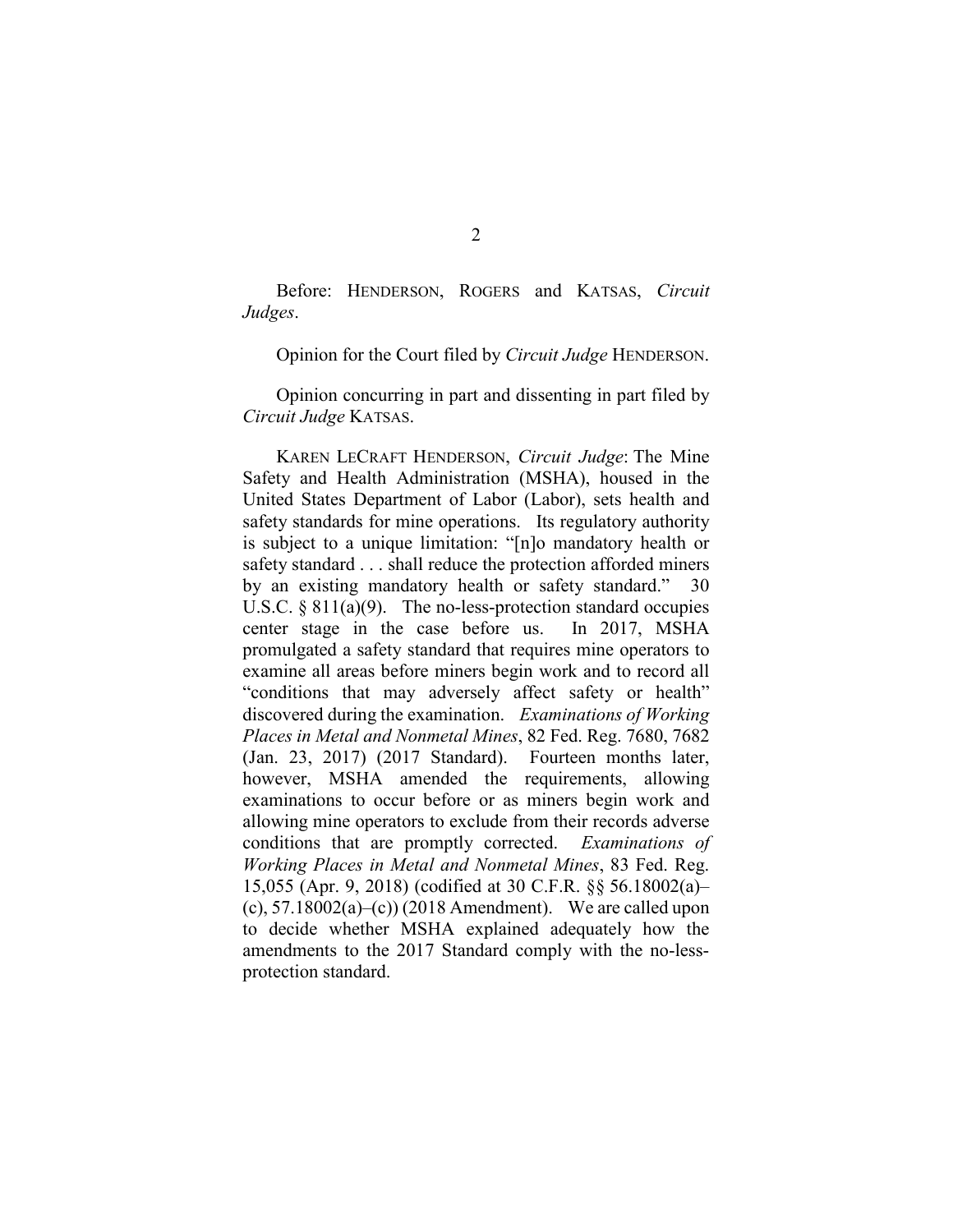### **I. BACKGROUND**

The Federal Mine Safety and Health Act of 1977, Pub. L. No. 91-173, 83 Stat. 742 (codified as amended at 30 U.S.C. §§ 801 *et seq.*) (Mine Act), directs the Labor Secretary to "develop, promulgate, and revise as may be appropriate, improved mandatory health or safety standards for the protection of life and prevention of injuries in coal or other mines." 30 U.S.C.  $\S 811(a)$ . The Secretary discharges his Mine Act responsibilities through MSHA. The Mine Act includes a no-less-protection standard, which provides that "[n]o mandatory health or safety standard . . . shall reduce the protection afforded miners by an existing mandatory health or safety standard." *Id.* § 811(a)(9). This unusual limitation "expressly mandates that no reductions in the level of safety below existing levels be permitted, regardless of the benefits accruing to improved efficiency." *United Mine Workers of Am., Int'l Union v. Dole*, 870 F.2d 662, 666 (D.C. Cir. 1989).

MSHA has for decades required examinations of mine workplaces and imposed recordkeeping requirements on mine operators. From 1979 to 2017, MSHA required "[a] competent person designated by the operator" to "examine each working place at least once each shift for conditions which may adversely affect safety or health." 30 C.F.R. § 56.18-2(a) (1980); *see also id.* § 57.18-2(a) (same requirements for underground mines). The examination could occur anytime during the shift. *Id.* The standard also mandated that operators keep "[a] record that [] examinations were conducted." *Id.* § 56.18-2(b); *see also id.* § 57.18-2(b) (underground mines).

In 2017, MSHA decided to impose more stringent requirements. *Examinations of Working Places in Metal and Nonmetal Mines*, 82 Fed. Reg. at 7680–81. It adopted a new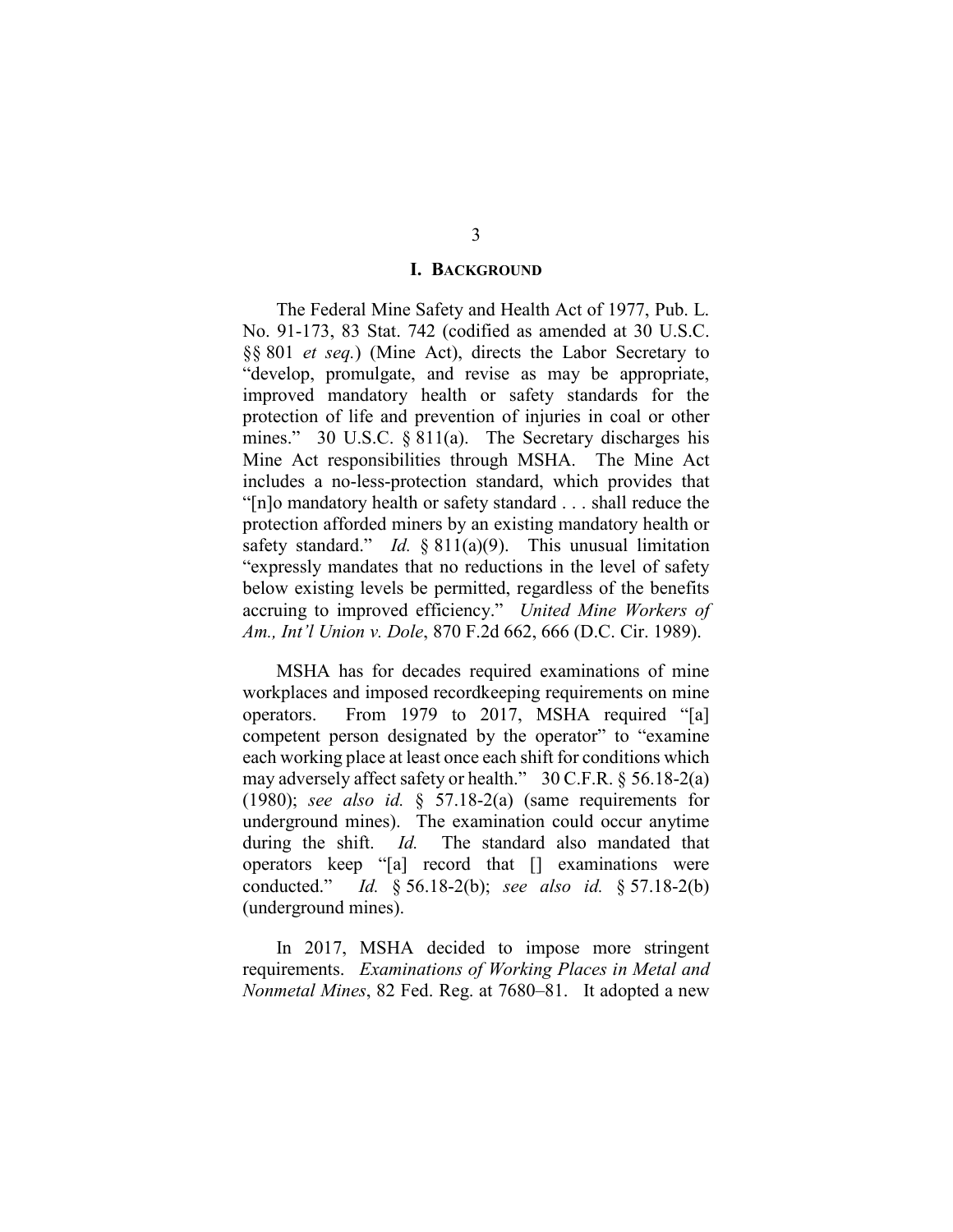standard for workplace examinations: "[a] competent person designated by the operator shall examine each working place at least once each shift *before miners begin work* in that place, for conditions that may adversely affect safety or health." 30 C.F.R. § 56.18002(a) (2017) (emphasis added) (2017 Standard); *see also id.* § 57.18002(a) (underground mines). It also added more detailed recordkeeping requirements, demanding for the first time that a record of an examination include (as relevant here): a "description of each condition found that may adversely affect the safety or health of miners." *Id.* § 56.18002(b); *see also id.* § 57.18002(b) (underground mines). The 2017 Standard was originally slated to take effect on May 23, 2017. MSHA twice delayed the effective date. *See Examinations of Working Places in Metal and Nonmetal Mines*, 82 Fed. Reg. 15,173 (March 27, 2017); *Examinations of Working Places in Metal and Nonmetal Mines*, 82 Fed. Reg. 23,139 (May 22, 2017). After a three-day period of effectiveness in October 2017, MSHA temporarily withdrew the 2017 Standard and delayed its effective date for a third time. *See Examinations of Working Places in Metal and Nonmetal Mines*, 82 Fed. Reg. 46,411 (Oct. 5, 2017).

In April 2018, MSHA promulgated a final rule amending the requirements of the 2017 Standard. *Examinations of Working Places in Metal and Nonmetal Mines*, 83 Fed. Reg. at 15,055 (2018 Amendment). Under the 2018 Amendment, a competent person must "examine each working place at least once each shift before work begins *or as miners begin work in that place*[] for conditions that may adversely affect safety or health." 30 C.F.R. § 56.18002(a) (emphasis added); *see also id.* § 57.18002(a) (underground mines). Unlike the 2017 Standard, then, the 2018 Amendment gives mine operators the option to conduct examinations as miners begin work in an area. *Id.* The 2018 Amendment also modifies the recordkeeping requirement to mandate that a "record shall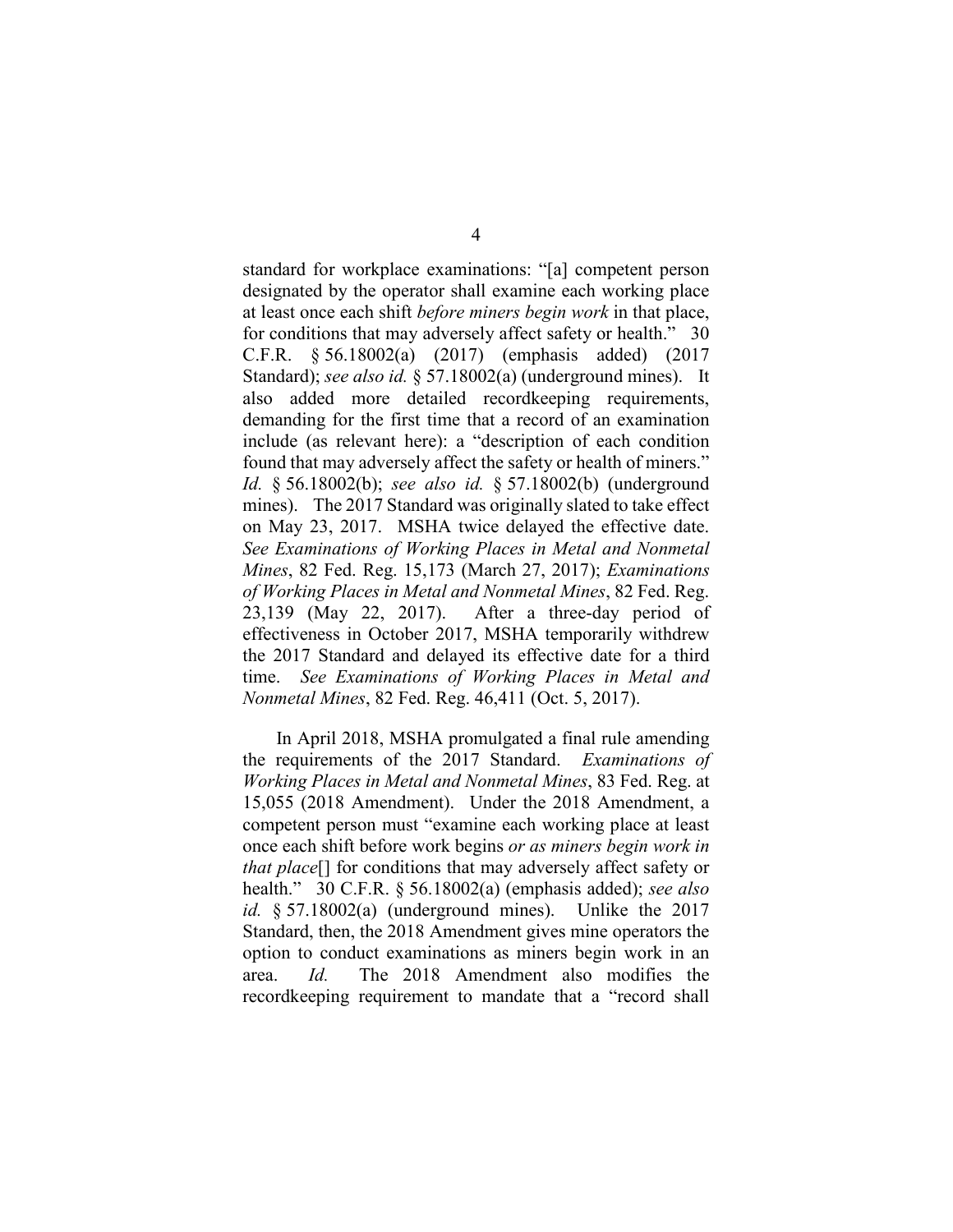contain the . . . description of each condition found that may adversely affect the safety or health of miners *and is not corrected promptly*." *Id.* § 56.18002(b) (emphasis added); *see also id.* § 57.18002(b) (underground mines). The new language allows a mine operator to omit from its records promptly corrected adverse conditions. *Id.* The 2018 Amendment went into effect on June 2, 2018.

Petitioners the United Steel, Paper and Forestry, Rubber, Manufacturing, Energy, Allied Industrial and Service Workers International Union, AFL-CIO/CLC, and the United Mine Workers of America International Union filed a timely petition for review of the 2018 Amendment. They claim that the 2018 Amendment violates both the Mine Act's no-less-protection standard, 30 U.S.C. § 811(a)(9), and the Administrative Procedure Act, 5 U.S.C. §§ 701 *et seq*.

### **II. ANALYSIS**

The Mine Act requires MSHA to "state the basis for its conclusion" that a new health or safety standard satisfies the no-less-protection standard. *Nat'l Min. Ass'n v. MSHA*, 116 F.3d 520, 536 (D.C. Cir. 1997) (per curiam) (no-less-protection standard "requires the agency to state the basis for its conclusion that the [standard] has been satisfied"). The statement is subject to review under the Administrative Procedure Act and must manifest that MSHA engaged in reasoned decisionmaking. *See id.*; *see also Rosebud Mining Co. & Parkwood Res., Inc. v. MSHA*, 827 F.3d 1090, 1101 (D.C. Cir. 2016) (MSHA action reviewed under Administrative Procedure Act). Our review "is, as always, 'highly deferential and presumes the validity of agency action.'" *Nat'l Min. Ass'n*, 116 F.3d at 536 (quoting *Dole*, 870 F.2d at 666).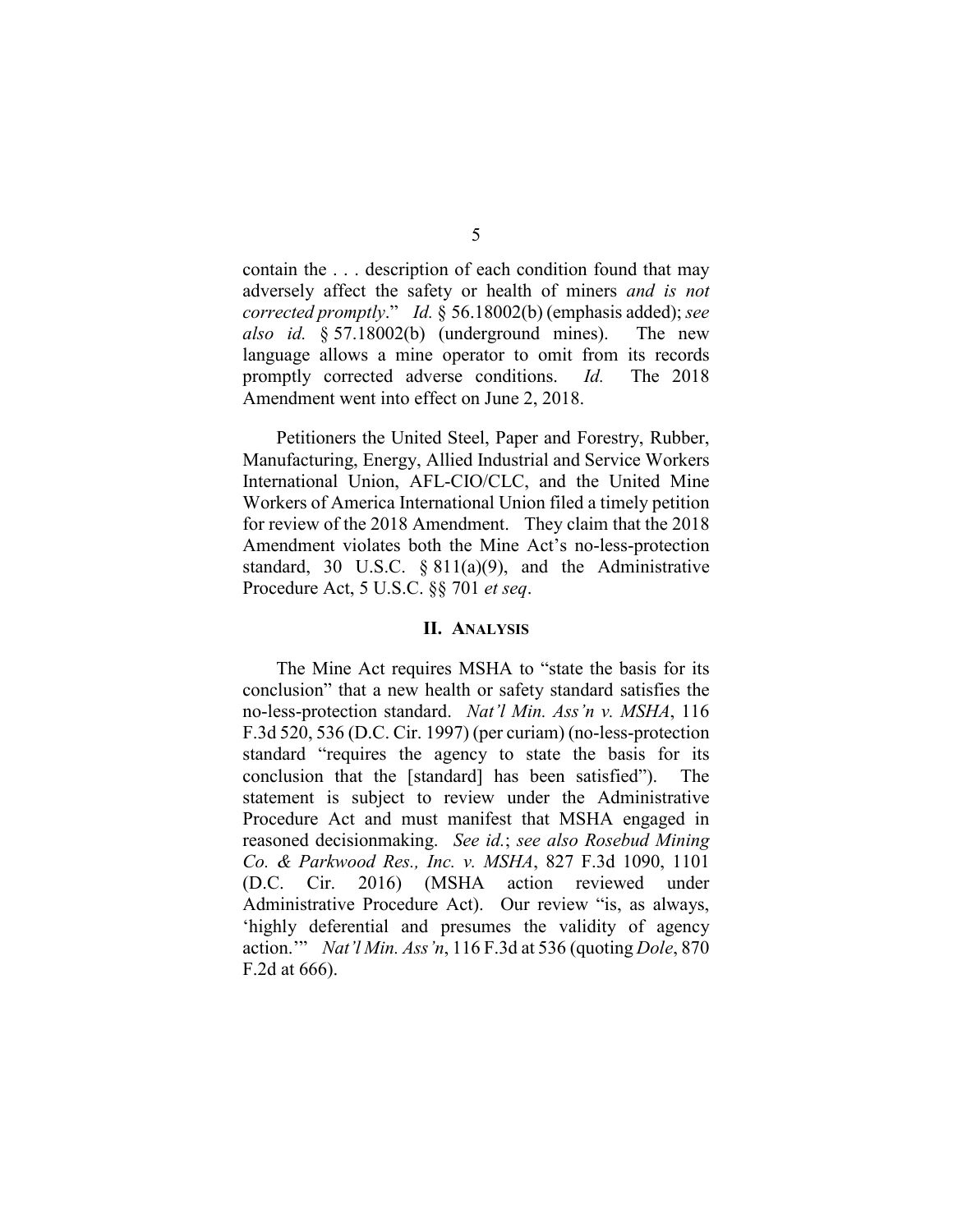### **A. EXAMINATION REQUIREMENT**

The petitioners first claim that MSHA failed to explain adequately how the 2018 Amendment's examination requirement complies with the no-less-protection standard. As noted, the 2017 Standard required examinations to occur *before* miners begin work in an area. 30 C.F.R. § 56.18002(a) (2017); *see also id.* § 57.18002(a). By contrast, the 2018 Amendment "allows miners to enter a working place at the same time a competent person examines for adverse conditions." *Examinations of Working Places in Metal and Nonmetal Mines*, 83 Fed. Reg. at 15,058. On its face, this change appears to increase miners' exposure to health and safety risks. As the Labor Secretary has observed, a careful person does not check the sturdiness of his ladder after climbing half the rungs nor does a careful mine operator check the safety of an area while allowing miners to work there. *See* Secretary of Labor's Response Brief at 18–19, *Nat'l Mining Ass'n et al. v. MSHA*, No. 17-11207 (11th Cir. July 19, 2017) (invoking ladder analogy for mine safety argument). Even so, MSHA claims the no-less-protection standard is satisfied because under the 2018 Amendment, as under the 2017 Standard, adverse conditions will be "identified and miner notification provided before miners are potentially exposed to the conditions."[1](#page-5-0) *Examinations of Working Places in Metal and Nonmetal Mines*, 83 Fed. Reg. at 15,058.

<span id="page-5-0"></span><sup>&</sup>lt;sup>1</sup> MSHA contends on brief to us that the new examination requirement creates additional safety benefits by reducing "the risk that, between the time of the examination and the time miners begin work, conditions will have changed and created new or different hazards." The contention does not appear in the administrative record and so we do not consider it. *See PG&E Gas Transmission, Nw. Corp. v. FERC*, 315 F.3d 383, 388 (D.C. Cir. 2003) ("[T]his Court cannot consider . . . *post hoc* justifications" and "may only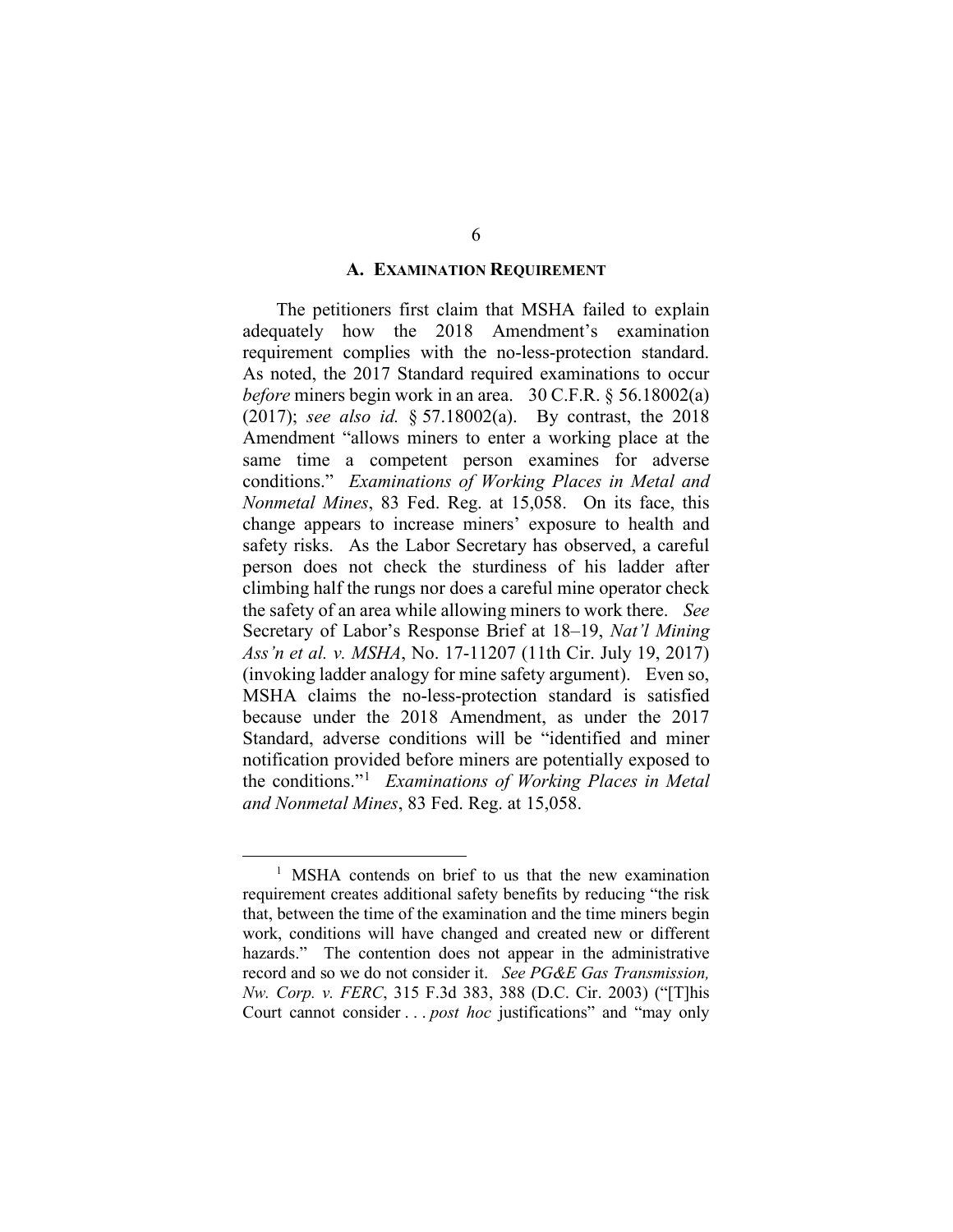The problem with this explanation is that the 2018 Amendment does not allow for notification *before* exposure. Its notification provisions state: "[t]he operator shall promptly notify miners in any affected areas of any conditions found that may adversely affect safety or health" and "[c]onditions noted by the person conducting the examination that may present an imminent danger shall be brought to the immediate attention of the operator." 30 C.F.R.  $\frac{6}{56.18002(a)(1)-(2)}$ . These provisions require notification as soon as an adverse condition is discovered. *Id.* Nowhere do they require notification *before miners are exposed*. *See id*. Because the 2018 Amendment allows miners to work in an area before the examination is completed, there is the likelihood that miners may be exposed to an adverse condition before it is discovered. *Id.* § 56.18002(a) ("A competent person . . . shall examine each working place at least once each shift before work begins or as miners begin work in that place."). MSHA's attempt to explain how the examination requirement complies with the no-less-protection standard relies on a non-existent notification-before-exposure duty and is therefore arbitrary and capricious.[2](#page-6-0) *Motor Vehicle Mfrs. Ass'n of U.S., Inc. v. State* 

 $\overline{a}$ 

consider the grounds on which the [agency] actually relied in making its decision.").

<span id="page-6-0"></span> $2 \text{ It is no answer to say, as MSHA does, that the preamble to the$ 2018 Amendment expresses MSHA's intention that miners receive notification before being exposed to adverse conditions. *Examinations of Working Places in Metal and Nonmetal Mines*, 83 Fed. Reg. at 15,058 ("MSHA intends for adverse conditions to be identified and miner notification provided before miners are potentially exposed to the conditions."). Mine operators must comply with the notification requirements of the 2018 Amendment, not MSHA's statements "from the preamble, which itself lacks the force and effect of law." *See Saint Francis Med. Ctr. v. Azar*, 894 F.3d 290, 297 (D.C. Cir. 2018).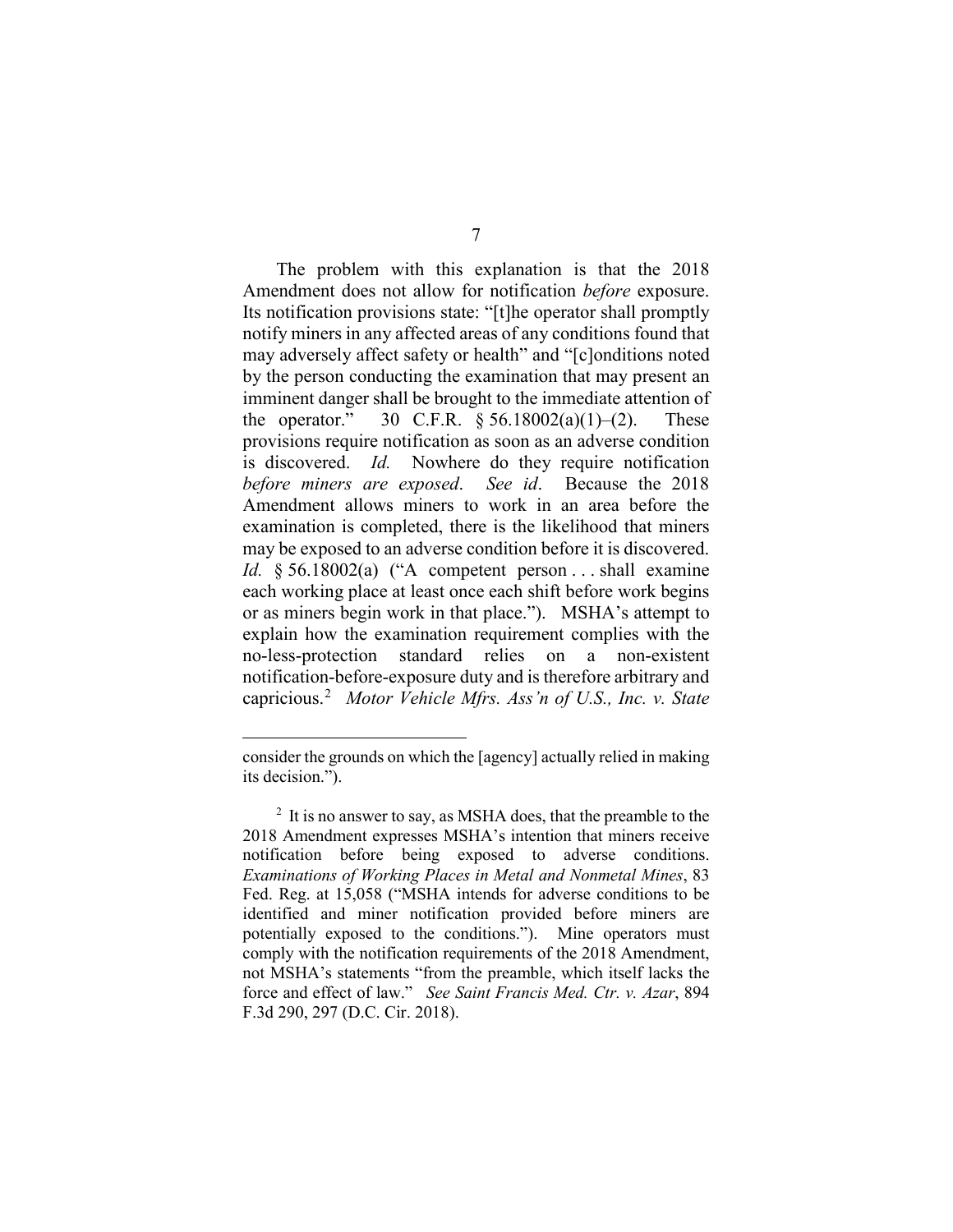*Farm Mut. Auto. Ins. Co.*, 463 U.S. 29, 43 (1983) (action is arbitrary and capricious "if the agency has . . . offered an explanation . . . so implausible that it could not be ascribed to a difference in view or the product of agency expertise").

The explanation is arbitrary and capricious for a second reason: it cannot be reconciled with factual findings that MSHA made in support of the 2017 Standard. An agency is generally free to change positions so long as it can "show that there are good reasons for the new policy," not "that the reasons for the new policy are *better* than the reasons for the old one." *FCC v. Fox Television Stations, Inc.*, 556 U.S. 502, 515 (2009). This flexibility has limits. If the "new policy rests upon factual findings that contradict those which underlay its prior policy," the agency must offer "a reasoned explanation . . . for disregarding facts and circumstances that underlay . . . the prior policy." *Id.* at 515–16. In promulgating the 2017 Standard, MSHA found that "[i]f the examination is performed after miners begin work, miners may be exposed to conditions that may adversely affect their safety and health." *Examinations of Working Places in Metal and Nonmetal Mines*, 82 Fed. Reg. at 7689. For that reason, MSHA explained, the 2017 Standard "requires that a competent person conduct an examination before work begins so that conditions that may adversely affect miners' safety and health are identified before they begin work and *are potentially exposed*." *Id.* at 7683 (emphasis added). MSHA took a new contrary-to-fact position in the 2018 Amendment: miners can begin work before the required examination is completed without being exposed to adverse conditions. *Examinations of Working Places in Metal and Nonmetal Mines*, 83 Fed. Reg. at 15,058. It gave no explanation for the change.

There is another unexplained departure. From 1979 to 2017, MSHA's safety standard allowed operators to conduct an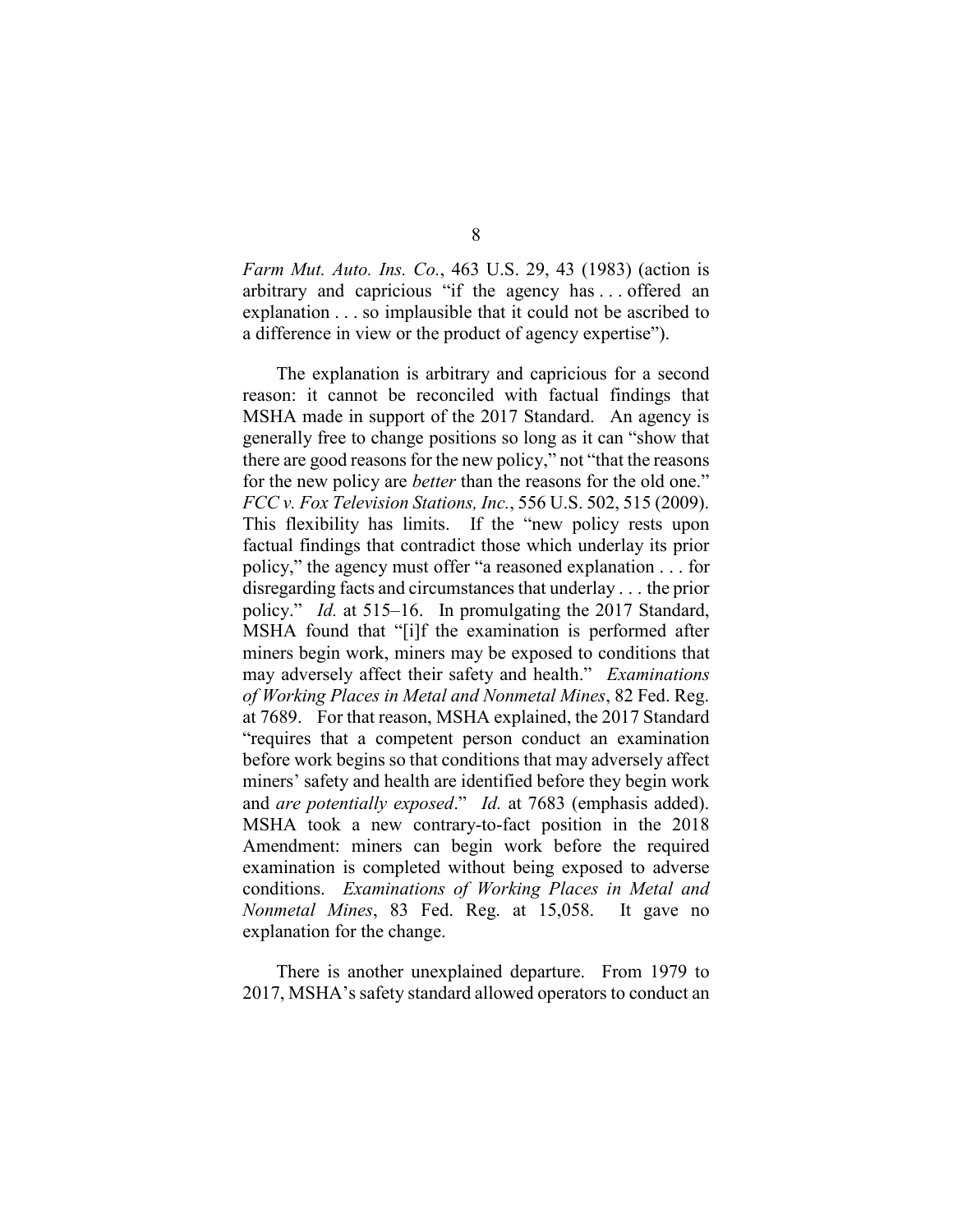examination anytime during a shift. *See* 30 C.F.R. § 56.18- 2(a) (1980); *see also id.* § 57.18-2(a) (underground mines). This flexibility, in MSHA's "experience," created "a significant degree of variability in how safety programs are operationalized." *Examinations of Working Places in Metal and Nonmetal Mines*, 82 Fed. Reg. at 7689. MSHA introduced the 2017 Standard, in part, to "reduce the variability in how operators conduct examinations of working places and thereby improve miners' safety and health." *Id.* The 2018 Amendment reintroduced that very same variability by allowing examinations to occur before or while miners begin work. *E.g.*, 30 C.F.R. § 56.18002(a). Despite citing increased flexibility as a boon for mine operators, MSHA completely ignored its previous finding that increased flexibility (read: variability) does not improve miner safety. *Examinations of Working Places in Metal and Nonmetal Mines*, 83 Fed. Reg. at 15,058. For these reasons, we agree with the petitioners that MSHA has failed to explain adequately how the 2018 Amendment's examination requirement complies with the statutory no-less-protection standard.

## **B. RECORDKEEPING REQUIREMENT**

The petitioners next argue that MSHA failed to provide a reasoned explanation why the recordkeeping requirement of the 2018 Amendment satisfies the no-less-protection standard. In the preamble to the 2017 Standard, MSHA determined that "recording *all adverse conditions, even those that are corrected immediately*, will be useful as a means of identifying trends," which "should help inform mine management regarding areas or subjects that may benefit from increased safety emphasis." *See Examinations of Working Places in Metal and Nonmetal Mines*, 82 Fed. Reg. at 7686 (emphasis added). MSHA acknowledged this determination in the preamble to the 2018 Amendment. *Examinations of Working*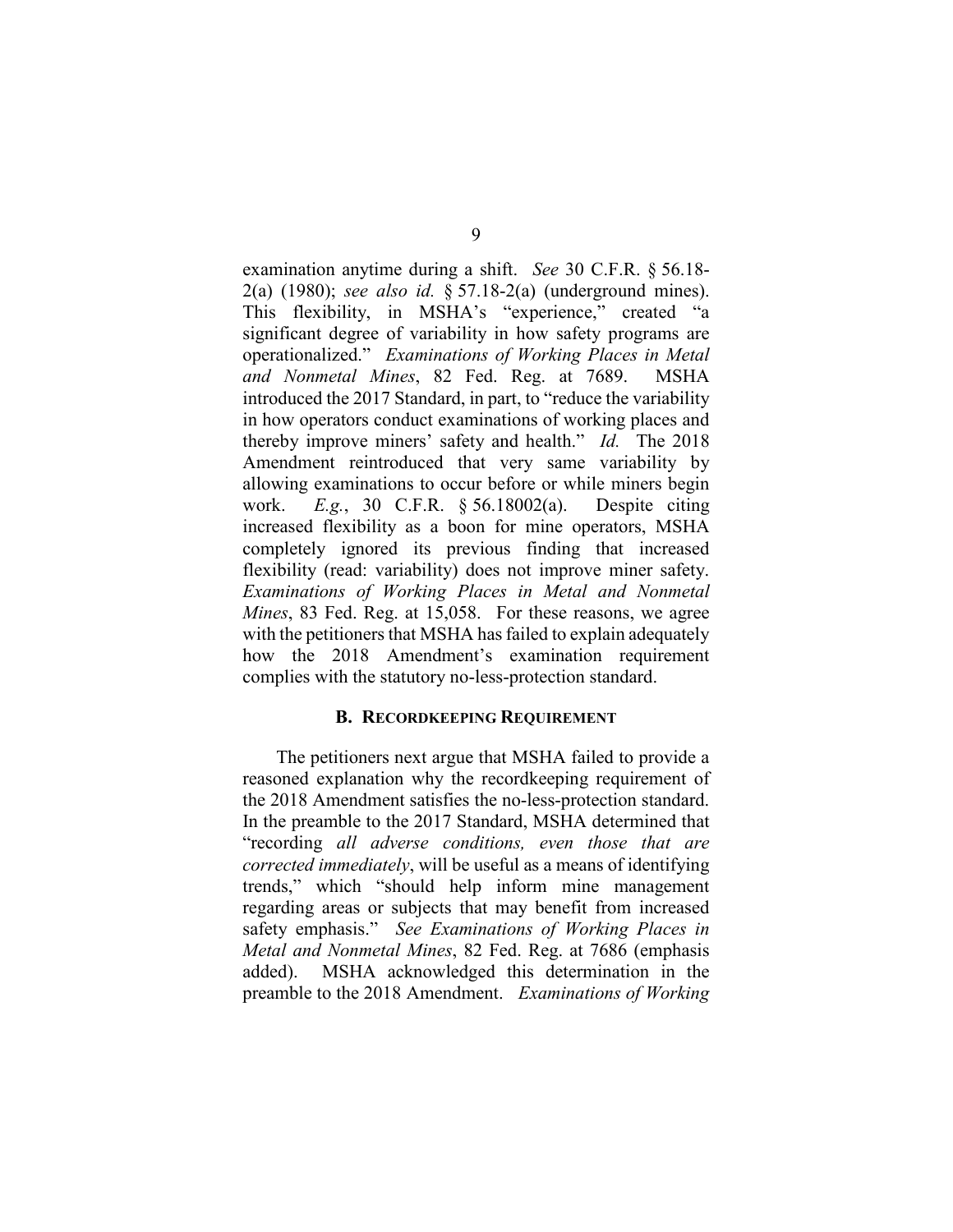*Places in Metal and Nonmetal Mines*, 83 Fed. Reg. at 15,059. It nonetheless concluded that "a recording exception for adverse conditions that are corrected promptly," like the one created by the 2018 Amendment, "will yield as much or more in safety benefits, because it encourages prompt correction of adverse conditions." *Id.*

MSHA's unsupported explanation does not withstand scrutiny. An agency must "articulate a satisfactory explanation for its action including a 'rational connection between the facts found and the choice made.'" *State Farm Mut. Auto. Ins. Co.*, 463 U.S. at 43 (quoting *Burlington Truck Lines v. United States*, 371 U.S. 156, 168 (1962)). MSHA recognized that the recordkeeping requirements of both the 2017 Standard and the 2018 Amendment provide safety benefits. *Examinations of Working Places in Metal and Nonmetal Mines*, 83 Fed. Reg. at 15,059. Under the no-lessprotection standard, then, MSHA's burden was to explain why the benefits of the 2018 Amendment equal or exceed those of the 2017 Standard. *See* 30 U.S.C. § 811(a)(9). MSHA instead declared, without further elaboration, that the 2018 Amendment "will yield as much or more in safety benefits, because it encourages prompt correction of adverse conditions." *Examinations of Working Places in Metal and Nonmetal Mines*, 83 Fed. Reg. at 15,059. This reasoning—the 2018 Amendment will yield better safety protection by incentivizing mine operators to promptly correct adverse conditions—is, at best, specious. The 2017 Standard already requires mine operators to "promptly initiate appropriate action to correct [adverse] conditions." 30 C.F.R. §§ 56.18002(a)(1), 57.18002(a)(1). MSHA cannot, without explanation, justify the 2018 Amendment on the basis that it will encourage mine operators to follow safety measures *already required by law* in the very same regulation. Moreover, MSHA has offered no basis for its conclusion that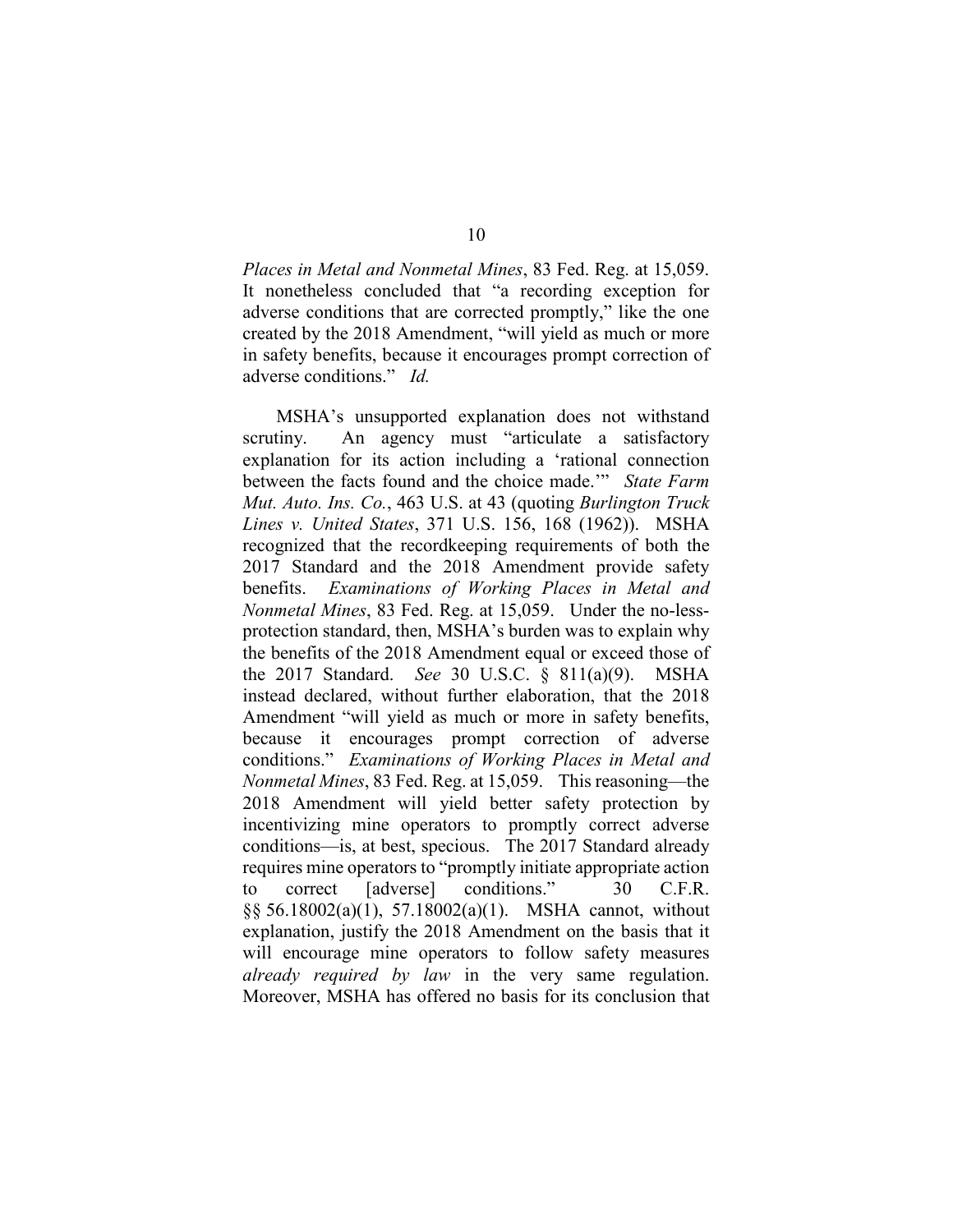those supposed benefits will *equal or exceed* those yielded by the 2017 Standard. Because the record lacks a reasonable justification for the recordkeeping requirement's supposed safety benefits and any comparative analysis whatsoever, MSHA's explanation is arbitrary and capricious. *See Amerijet Int'l, Inc. v. Pistole*, 753 F.3d 1343, 1350 (D.C. Cir. 2014) ("conclusory statements will not do" under arbitrary and capriciousness standard). $3$ 

<span id="page-10-0"></span> <sup>3</sup> MSHA's brief makes two additional arguments in support of the recordkeeping requirement. It "reduces the risk of inundating miners with information" and is "narrow" enough to lack safety implications. But these arguments do not appear in the administrative record and thus we do not consider them. *SEC v. Chenery Corp.*, 318 U.S. 80, 87 (1943) ("The grounds upon which an administrative order must be judged are those upon which the record discloses that its action was based.").

Our dissenting colleague believes MSHA's preamble statement about "overwhelm[ing] the record with minor housekeeping issues" counts as expressing concern about "inundating miners with information." Dissent at 7–8. We see no basis for concluding that MSHA meant something other than what it said, especially considering (1) the statement about "overwhelm[ing] the record" appears in a paragraph regarding mine *operator* burdens, *Examinations of Working Places in Metal and Nonmetal Mines*, 83 Fed. Reg. at 15,059, and (2) mine operators, not miners, maintain the examination records, 30 C.F.R. § 56.18002(d) ("The operator shall maintain the examination records for at least one year ...."). Insofar as commenters raised a concern regarding the safety implications of "cluttering the examination record," Dissent at 8 (citing J.A. 769, 911), MSHA never adopted that concern as its own, despite going out of its way to *expressly* adopt others. *See Examinations of Working Places in Metal and Nonmetal Mines*, 83 Fed. Reg. at 15,059.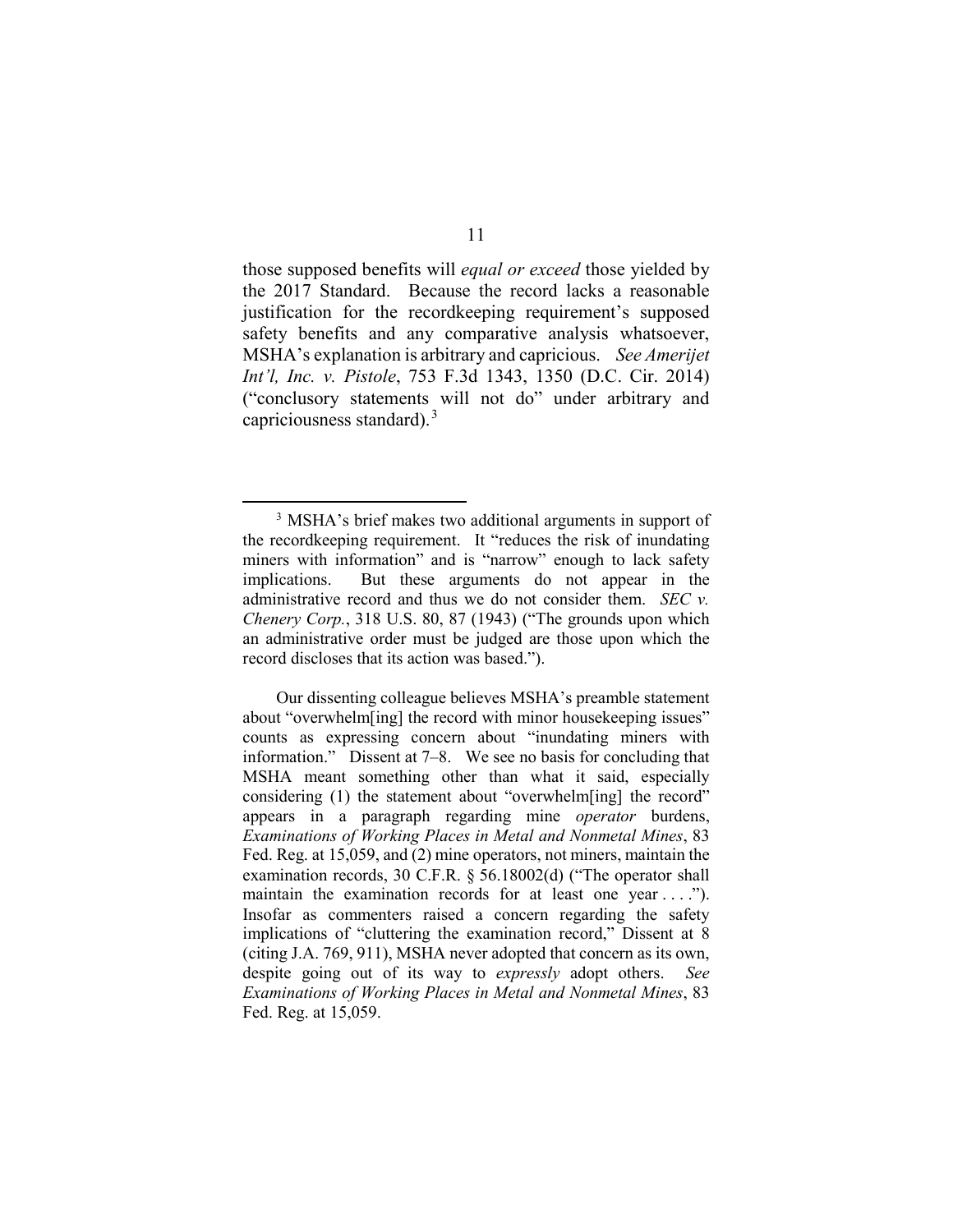The dissent would uphold MSHA's conclusory explanation and repeatedly takes us to task for not affording MSHA enough deference. Dissent at 3–8. The dissent locates its deference principle in *National Mining Association v. MSHA*, 116 F.3d 520 (D.C. Cir. 1997) (per curiam), a case in which we rejected no-less-protection standard challenges to an MSHA safety standard, *id.* at 535–49. Importantly, however, the petitioners there challenged MSHA's *factual determinations* that the new standard provided miners with as much protection as the old standard. *E.g.*, *id.* at 542 ("The Union's remaining challenges under the no-less protection rule require only brief comment because they too involve challenges to the Secretary' net effects *determinations* that the new regulation *will not diminish the level of safety* for miners that existed under the prior regulations." (emphases added)). Applying "well-established principles of deference to agency action," *id.* at 536, we rejected the challenges because "we are required to defer to the agency on factual determinations underlying its decision," including a net safety effects determination, *id.* at 537. A deference standard for "factual determinations" has little to do with the arbitrary and capriciousness challenge before us.

In addition, the dissent claims that, because MSHA's thin explanation for its compliance with the no-less-protection standard in *National Mining Association* survived judicial review, MSHA's even thinner explanation here must do so as well. Dissent at 4–5. Our colleague overlooks two crucial points. *First*, the *National Mining Association* petitioners did not *challenge* the adequacy of MSHA's explanation for its compliance with the no-less-protection standard and therefore we did not decide whether that explanation would survive arbitrary and capriciousness review. *See Nat'l Mining Ass'n*, 116 F.3d at 535–49. Any inferences the dissent divines from *National Mining Association* regarding this issue are therefore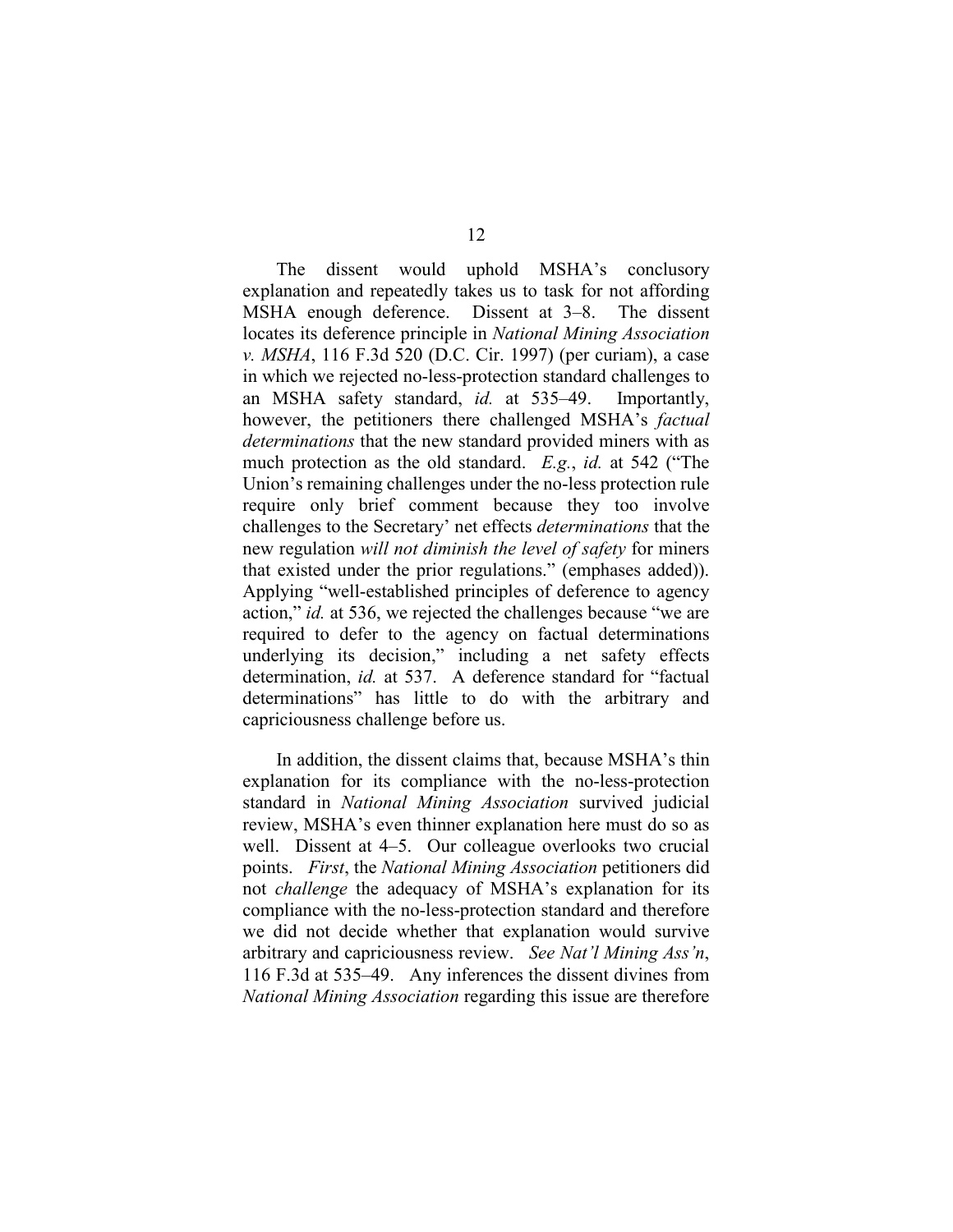dicta. *Second*, *National Mining Association* upheld many aspects of the challenged regulation, including those recited by the dissent, *see* Dissent at 4–5, based on the petitioners' failure to provide evidence contradicting MSHA's findings or persuasive reasons for doubting its determinations. *See, e.g.*, *Nat'l Mining Ass'n*, 116 F.3d at 539 ("The Union does not offer any evidence to dispute the Secretary's position."); *id.* at 542 ("The Union has pointed to no reason to conclude that the Secretary's determination . . . is outweighed . . . ."); *id.* at 543 (finding "unpersuasive the Union's contention that the new regulation removes [] incentive[s] . . . ."). Here, by contrast, MSHA had to contend with its own previous findings in promulgating the 2017 Standard that requiring mine operators to record all adverse conditions, including those that are immediately corrected, helps "expedite[] the correction of these conditions" and "identify[] trends" and "areas or subjects that may benefit from increased safety emphasis." *Examinations of Working Places in Metal and Nonmetal Mines*, 82 Fed. Reg. at 7686. Thus, an explanation that might have sufficed in *National Mining Association* with MSHA writing on a blank slate is inapplicable here with MSHA's 2017 findings already on the books.

In sum, MSHA failed to offer a reasoned explanation why the examination and recordkeeping requirements of the 2018 Amendment satisfy the no-less-protection standard. The 2018 Amendment is therefore *ultra vires* and unenforceable. *See* 5 U.S.C.  $\S 706(2)(A)$ . The ordinary practice is to vacate unlawful agency action. *See id.* § 706(2) ("The reviewing court shall ... set aside agency action ... found to be" unlawful). In rare cases, however, we do not vacate the action but instead remand for the agency to correct its errors. MSHA asks us to do so here. The appropriateness of the remandwithout-vacatur remedy turns on two factors: "(1) the seriousness of the deficiencies of the action, that is, how likely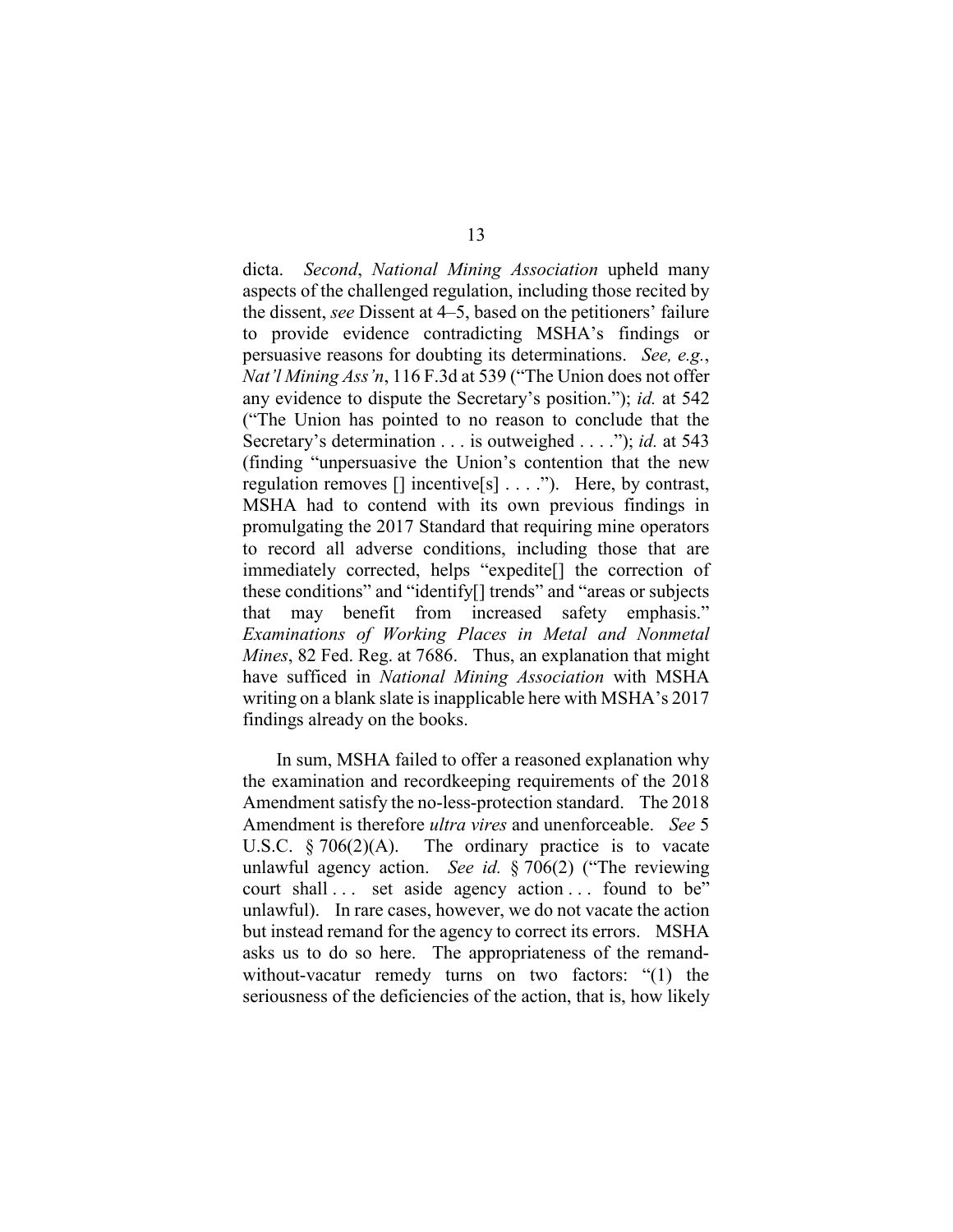it is the agency will be able to justify its decision on remand; and (2) the disruptive consequences of vacatur." *Heartland Reg'l Med. Ctr. v. Sebelius*, 566 F.3d 193, 197 (D.C. Cir. 2009) (internal quotation marks, brackets, and ellipses omitted) (quoting *Fox Television Stations, Inc. v. FCC*, 280 F.3d 1027, 1048–49 (D.C. Cir. 2002)). MSHA explains neither how the 2018 Amendment can be saved nor how vacatur will cause disruption. We therefore take the normal course and vacate the 2018 Amendment.<sup>[4](#page-13-0)</sup>

The complicated procedural history of this case raises a question about what standard governs after vacatur. *See supra* at 4. We agree with the parties that vacatur of the 2018 Amendment *automatically* resurrects the 2017 Standard. The 2018 Amendment modifies the terms of the 2017 Standard and so vacatur of the 2018 Amendment simply undoes those modifications. *Examinations of Working Places in Metal and Nonmetal Mines*, 83 Fed. Reg. at 15,056 (2018 Amendment "makes changes to" Code of Federal Regulations provisions "as amended by the Agency's final rule on examinations of working places that was published on January 23, 2017"). To avoid any confusion, we order MSHA to reinstate the 2017 Standard upon issuance of the mandate attendant on this opinion.

For the foregoing reasons, we vacate the 2018 Amendment and order the 2017 Standard reinstated.

*So ordered*.

<span id="page-13-0"></span> <sup>4</sup> Because we vacate the 2018 Amendment based on MSHA's failure to explain adequately its compliance with the no-lessprotection standard, we need not—and hence do not—consider the petitioners' remaining APA and Mine Act arguments.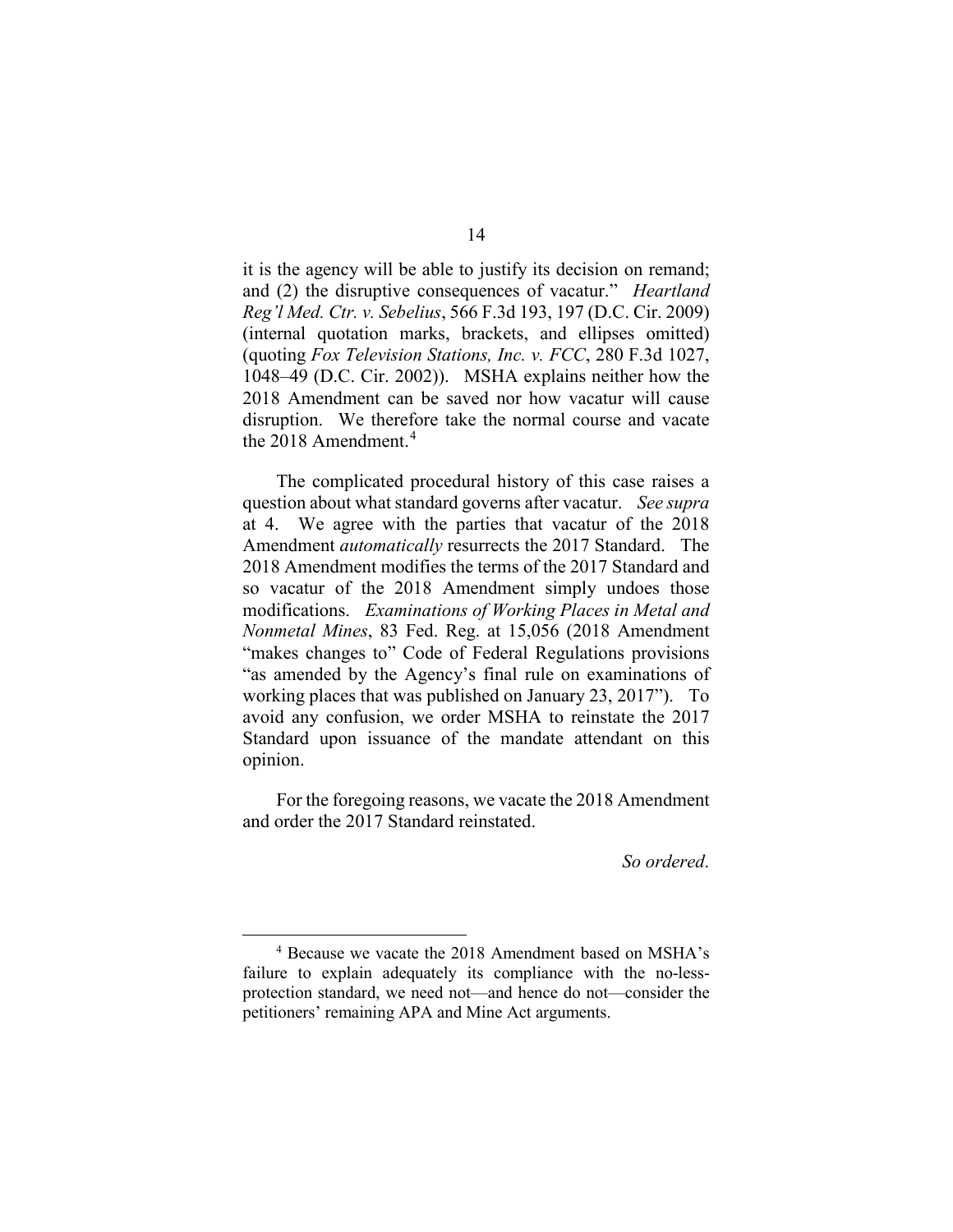KATSAS, Circuit Judge, concurring in part and dissenting in part: The Mine Safety and Health Administration promulgated a regulation requiring mine operators to (1) "examine each working place at least once each shift before miners begin work in that place" and (2) prepare a "record" describing "each condition found that may adversely affect the safety or health of miners." Examinations of Working Places in Metal and Nonmetal Mines, 82 Fed. Reg. 7680, 7695 (Jan. 23, 2017) (Mine Examinations I). After further review, MSHA amended the regulation in two respects. Examinations of Working Places in Metal and Nonmetal Mines, 83 Fed. Reg. 15,055, 15,057–58 (Apr. 9, 2018) (Mine Examinations II). Operators now may conduct the examination "before work begins or as miners begin work," 30 C.F.R.  $\S$  56.18002(a)(1), and the recording requirement now applies only to adverse conditions that are "not corrected promptly," id. § 56.18002(b). I believe that MSHA adequately explained the second change but not the first.

The Federal Mine Safety and Health Act of 1977 contains what has been described as a no-less-protection rule: "No mandatory health or safety standard promulgated under this subchapter shall reduce the protection afforded miners by an existing mandatory health or safety standard." 30 U.S.C. § 811(a)(9). When amending safety regulations, MSHA must "state the basis for its conclusion that the rule has been satisfied." Nat'l Mining Ass'n v. MSHA, 116 F.3d 520, 536 (D.C. Cir. 1997) (per curiam). Our review of this determination is "highly deferential and presumes the validity of agency action." Id. (quotation marks omitted). So, we do not lightly reject MSHA's evaluation of the "net safety effects of a change in a regulation," id. at 542, or the "factual determinations underlying its decision," id. at 537.

I agree with my colleagues that, even under this deferential standard of review, MSHA failed to justify the amendment to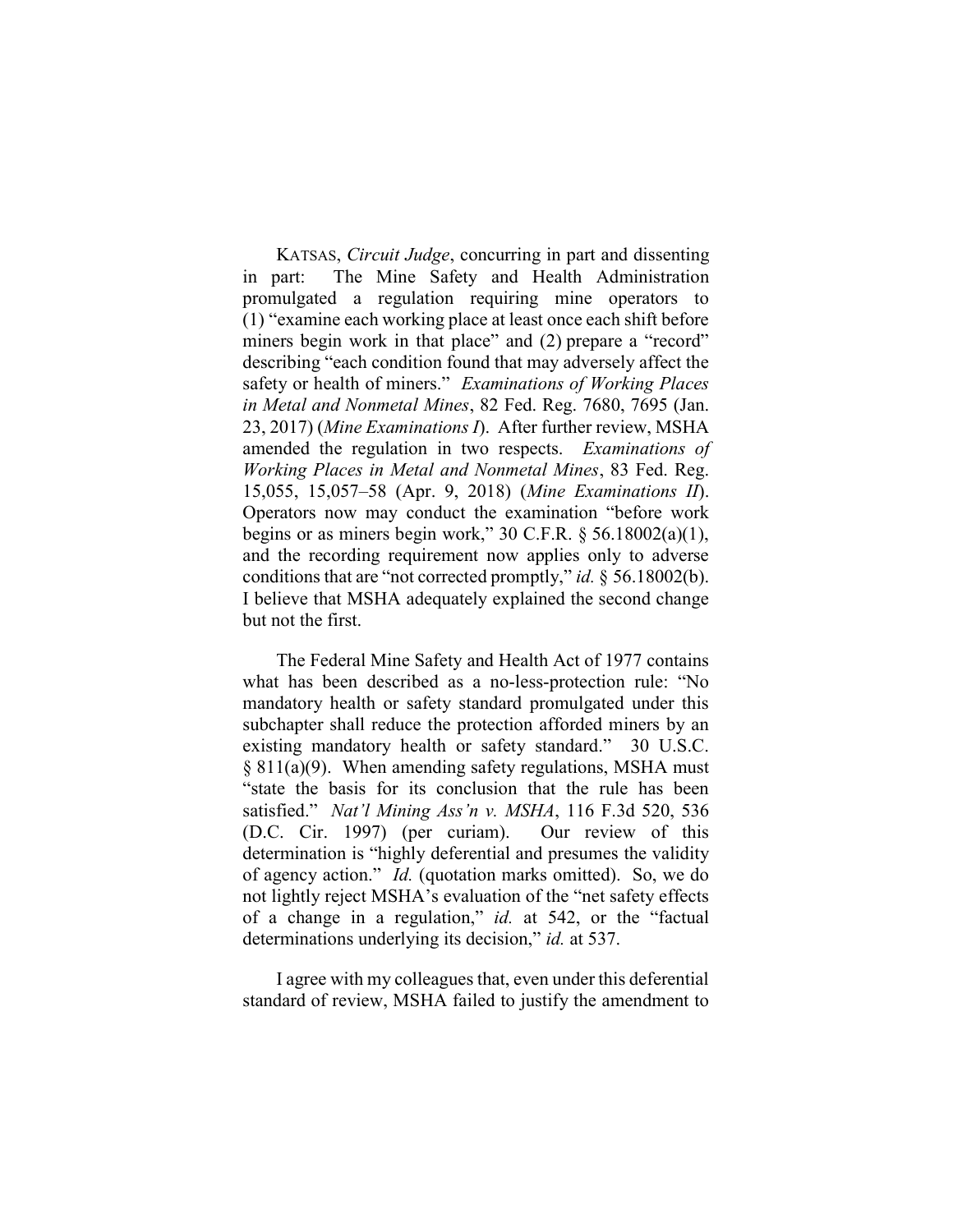the examination requirement. MSHA asserted that miners "will be notified" of adverse conditions "before they are potentially exposed," regardless of whether the examination is conducted before or as they begin work. Mine Examinations II, 83 Fed. Reg. at 15,058. But the regulation itself requires only that operators "promptly notify" miners of adverse "conditions found." 30 C.F.R.  $\S$  56.18002(a)(1). It does not guarantee that such conditions will be found before exposure which hardly seems inevitable if the examination is conducted as miners begin work rather than before. Because MSHA did not explain how miners would be notified of hazards before exposure, its decision was arbitrary and capricious.

In this Court, MSHA advanced more developed and more plausible justifications for the amendment. Perhaps it would be safe to conduct the examination as work begins, if the inspector is always "just ahead" of the miners and warns them of hazards "in real time." Respondents' Br. at 14. Perhaps this would even improve safety, by minimizing "the risk that conditions will be so changed" between the examination and the beginning of work. Id. at 12. But MSHA did not assert these justifications during the 2018 rulemaking. True, it noted that mines have "dynamic work environments where conditions are always changing." Mine Examinations II, 83 Fed. Reg. at 15,057. But it did so only to urge a "best practice" of conducting examinations "throughout the shift," not to suggest that examinations conducted as work begins are as safe or safer than ones conducted before. See id. Of course, we cannot uphold the amendment based on rationales that MSHA first articulated in litigation, see Motor Vehicle Mfrs. Ass'n v. State Farm Mut. Auto. Ins. Co., 463 U.S. 29, 50 (1983), but the agency remains free to consider them on remand.

Unlike my colleagues, I would uphold the amendment limiting the recording requirement to hazards that are not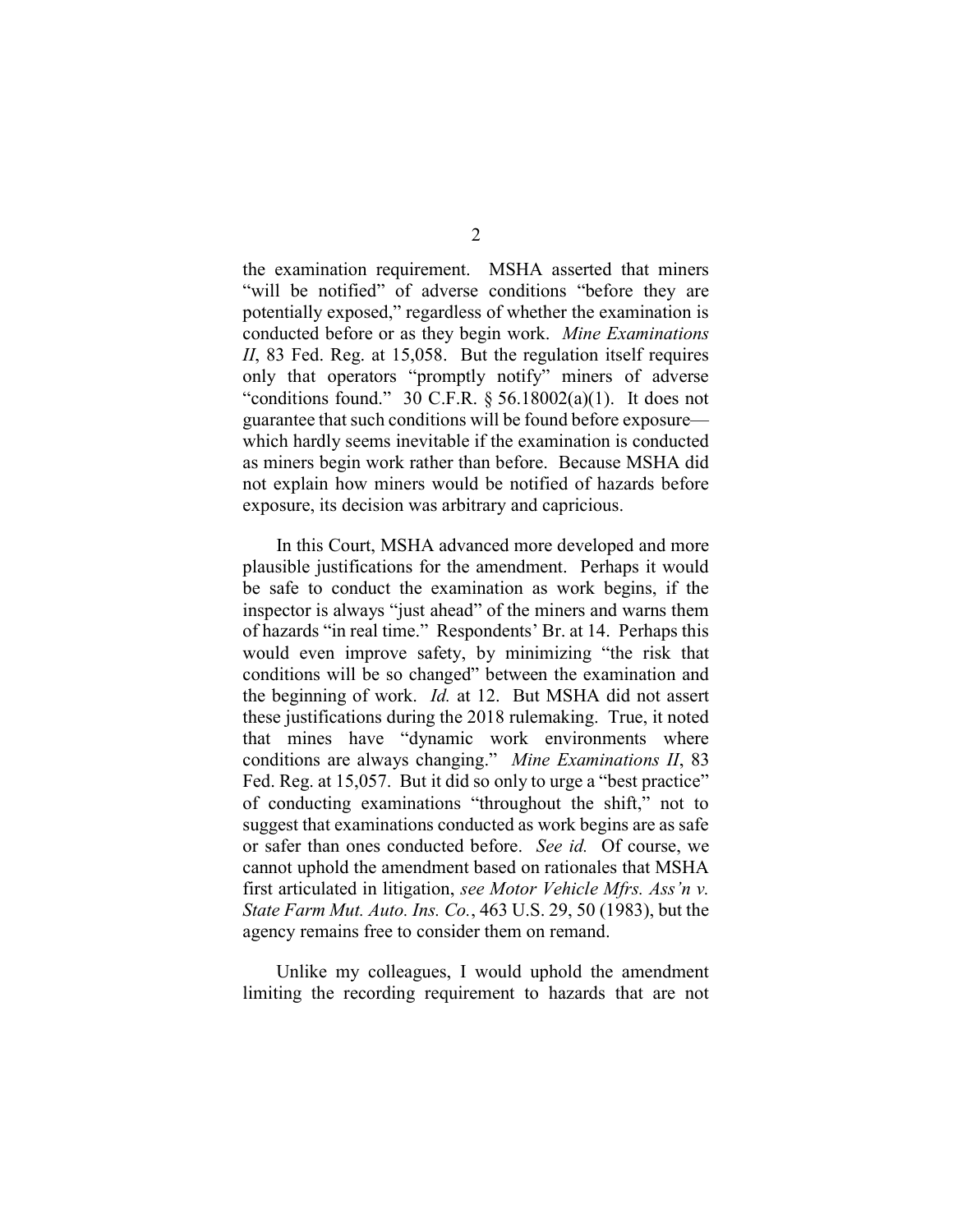promptly corrected. MSHA's analysis of this amendment balanced three competing safety considerations. First, MSHA recognized that "recording all adverse conditions, even those that are corrected promptly, would be useful in identifying trends and areas that could benefit from an increased safety emphasis." Mine Examinations II, 83 Fed. Reg. at 15,059. But MSHA then identified two countervailing considerations. It reasoned that "a recording exception for adverse conditions that are corrected promptly … encourages prompt correction of adverse conditions." *Id.* And it concluded that "requiring all adverse conditions [to] be recorded in the examination record would overwhelm the record with minor housekeeping issues." Id. The latter considerations are reasonable. Encouraging prompt correction of hazards would seem to have obvious safety benefits. Moreover, this Court has noted the risk of "information overload," Bldg. & Constr. Trades Dep't, AFL-CIO v. Brock, 838 F.2d 1258, 1277 (D.C. Cir. 1988) (quotation marks omitted), and other federal agencies have acted to prevent it, see, e.g., Truth in Lending, 74 Fed. Reg. 5244, 5281 (Jan. 29, 2009); Federal Motor Vehicle Safety Standards; Occupant Crash Protection, 58 Fed. Reg. 46,551, 46,554 (Sept. 2, 1993).

My colleagues object that the record lacks "any comparative analysis." Ante at 11. But MSHA did compare the competing safety considerations. It concluded that the amended recording rule would produce "as much or more in safety benefits" by heightening incentives to correct hazards promptly, and that decluttering examination records would provide further safety benefits. Mine Examinations II, 83 Fed. Reg. at 15,059. My colleagues respond that MSHA's safety assessment was too "conclusory." Ante at 12. National Mining indicates otherwise. There, we upheld various amendments to mine-safety regulations challenged as inconsistent with the no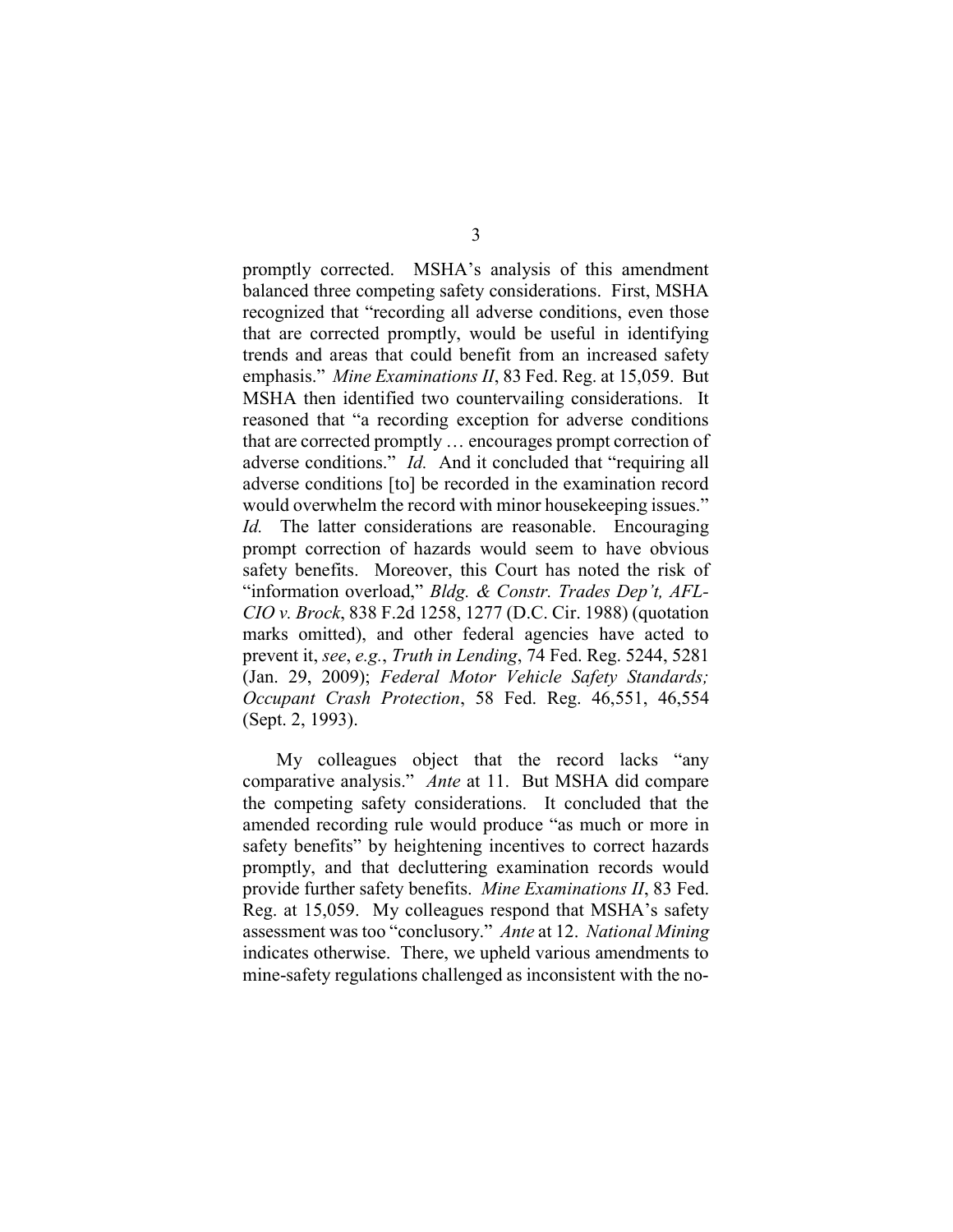less-protection rule. In four instances, MSHA's explanation was not materially different from the one at issue here.

First, we upheld an amendment permitting the use of electricity for vehicles to evacuate miners if a ventilation fan shuts down. Commenters objected that electricity would be dangerous in that circumstance, but MSHA asserted without elaboration that the amendment would facilitate evacuations. See Safety Standards for Underground Coal Mine Ventilation, 61 Fed. Reg. 9764, 9772 (Mar. 11, 1996) (Ventilation Standards). We accepted the assertion and thought ourselves "required to defer to the agency." 116 F.3d at 537. We explained: "In this case, the agency has determined that the safety benefit gained by rapid evacuation of miners outweighs the risk of ignition. We are poorly positioned to second-guess the agency on the balancing of these two concerns." Id.

Second, we upheld an amendment limiting pre-shift inspections to violations of rules presenting an immediate hazard to miners. MSHA asserted that narrowing the inspections would improve safety, because "look[ing] for violations that might become a hazard could distract examiners from their primary duties." Ventilation Standards, 61 Fed. Reg. at 9793. We accepted the explanation without plumbing the record for more. 116 F.3d at 540.

Third, we upheld an amendment permitting less frequent inspection of fans that use an automated monitoring system. MSHA asserted that the improved technology would "provide greater safety" on balance. Safety Standards for Underground Coal Mine Ventilation, 57 Fed. Reg. 20,868, 20,874 (May 15, 1992). Our response: "Where an evaluation is to be made of the net safety effects of a change in a regulation, the court properly defers to [MSHA's] evaluation." 116 F.3d at 542.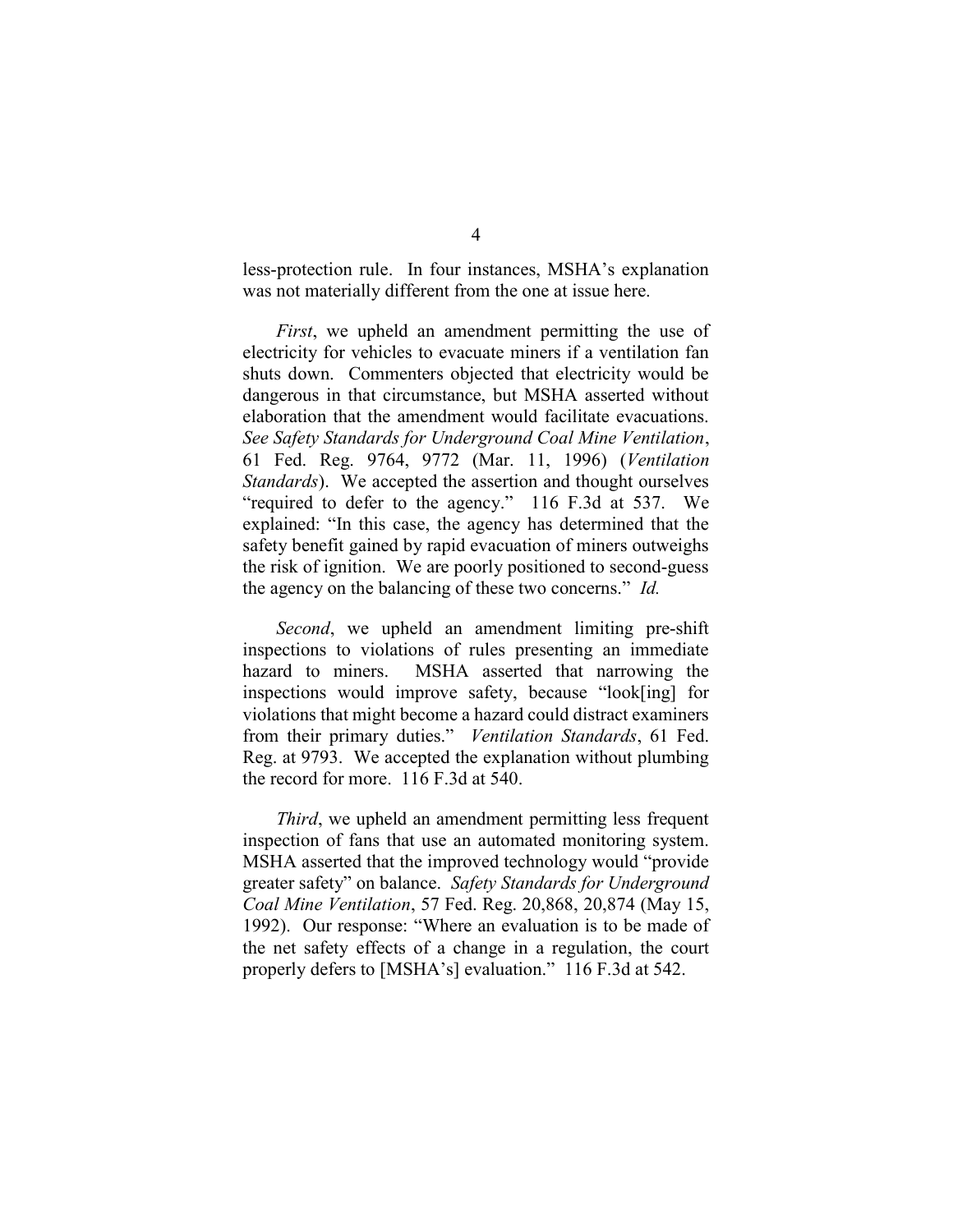Fourth, we upheld an amendment that narrowed another inspection recording rule to exclude defects "corrected by the end of th[e] shift." 30 C.F.R. § 75.312(g)(1). Commenters objected that the amendment would reduce safety by eliminating information about "recurring problems that may lead to bigger problems." Ventilation Standards, 61 Fed. Reg. at 9772. MSHA disagreed and asserted that "no safety purpose is served by requiring examiners to record problems" that had been promptly corrected. *Id*. We upheld the amendment, once again based on "our deference to [MSHA's] determination of net effects." 116 F.3d at 543.

Given these holdings, we should accept MSHA's explanation in this case. The agency correctly understood the governing legal question—whether the amendment reduced health or safety protections for miners. It identified considerations reasonably bearing on that question. And it compared the competing considerations to make an explicit assessment of the "net safety effects of a change in a regulation." 116 F.3d at 542. As National Mining recognized, we are "poorly positioned to second-guess the agency on the balancing" of the relevant safety risks and benefits. Id. at 537.

My colleagues object that the petitioners in National Mining did not challenge "the adequacy of MSHA's explanation," but only the "*factual determinations* that the new standard provided miners with as much protection as the old standard." Ante at 12. Our opinion did not suggest that distinction. Rather, it was framed as a review of MSHA's explanations: we held that MSHA must "state the basis for its conclusion that the [no-less-protection] rule has been satisfied;" then, we found "[i]n each case … no grounds to conclude that the Secretary failed to engage in reasoned decisionmaking." 116 F.3d at 536. Moreover, there was no reason to distinguish between MSHA's explanation and its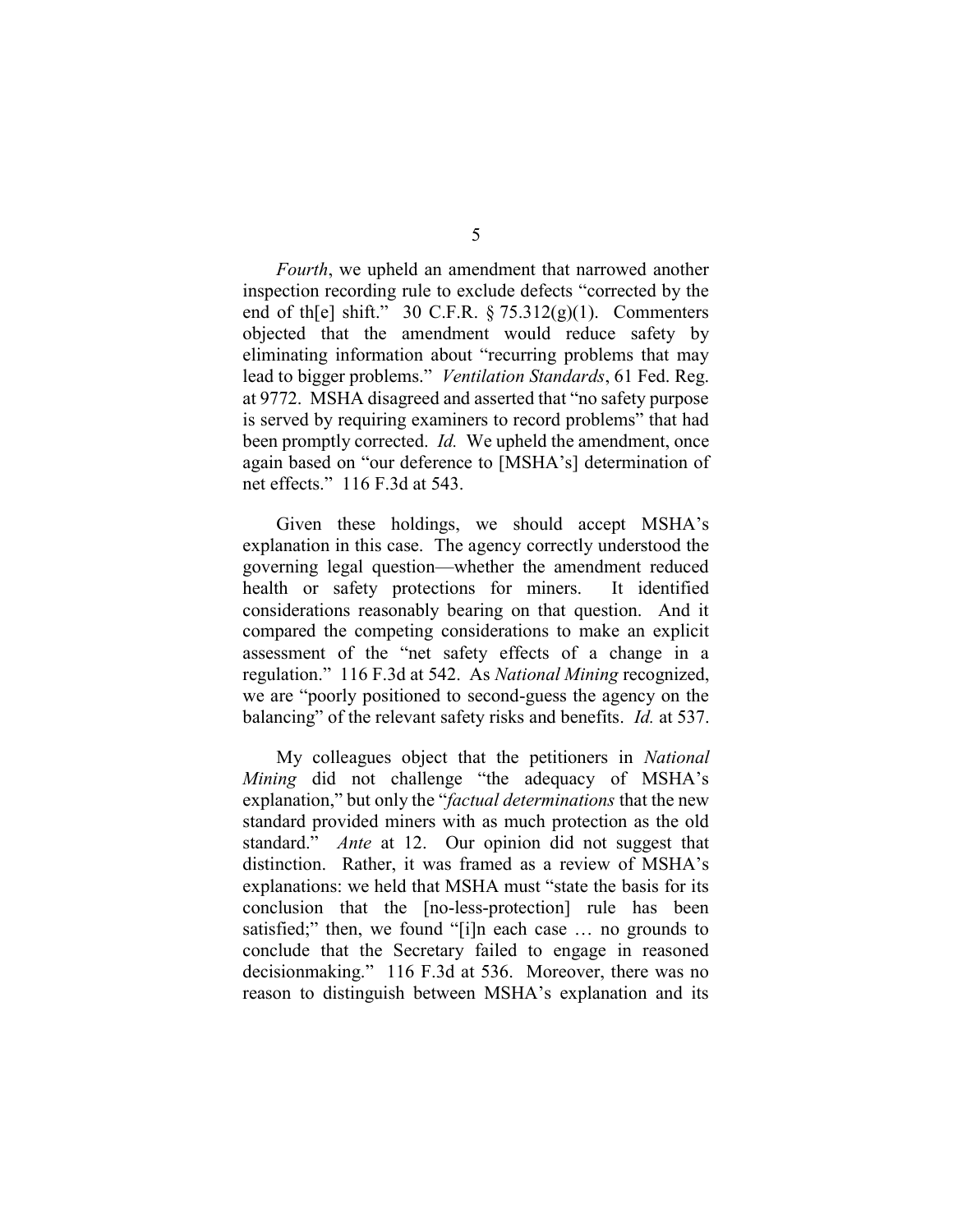factfinding. For each challenged regulation, the agency identified safety benefits to the amended rule, acknowledged countervailing costs, and concluded that the benefits outweighed the costs. Those "factual determinations," as my colleagues describe them, were the agency's explanation of why each proposed amendment was consistent with the noless-protection rule. And as shown above, they were neither different in kind from, nor more fully developed than, the determination made here by MSHA.

My colleagues further contend that MSHA failed to address "its own previous findings" regarding the 2017 recording rule. Ante at 13. But MSHA did address its key prior finding. In 2017, MSHA concluded that "recording all adverse conditions, even those that are corrected immediately, will be useful as a means of identifying trends." Mine Examinations I, 82 Fed. Reg. at 7686. In assessing the 2018 amendment, MSHA recognized that benefit of the 2017 rule, but concluded that two competing safety considerations outweighed it. Mine Examinations II, 83 Fed. Reg. at 15,059. In that respect, the two analyses are consistent. In 2017, MSHA further stated: "a record that notes the adverse conditions prior to miners working in an area expedites the correction of these conditions notwithstanding the regularity in which the adverse conditions occur." Mine Examinations I, 82 Fed. Reg. at 7686. That statement addressed a suggestion to exclude from the recording requirement uncorrected hazards that were "regularly recurring." See id. In 2018, no further comment on this point was necessary, as there was no proposal to revisit the issue. In 2017, one commenter argued that excluding "immediately corrected" hazards from the recording requirement "would provide an incentive to immediately correct" them. *Id.* But MSHA did not respond to this point, let alone compare the safety benefits of that proposal to those of the rule adopted. See id. Nor did MSHA need to make such a comparison—between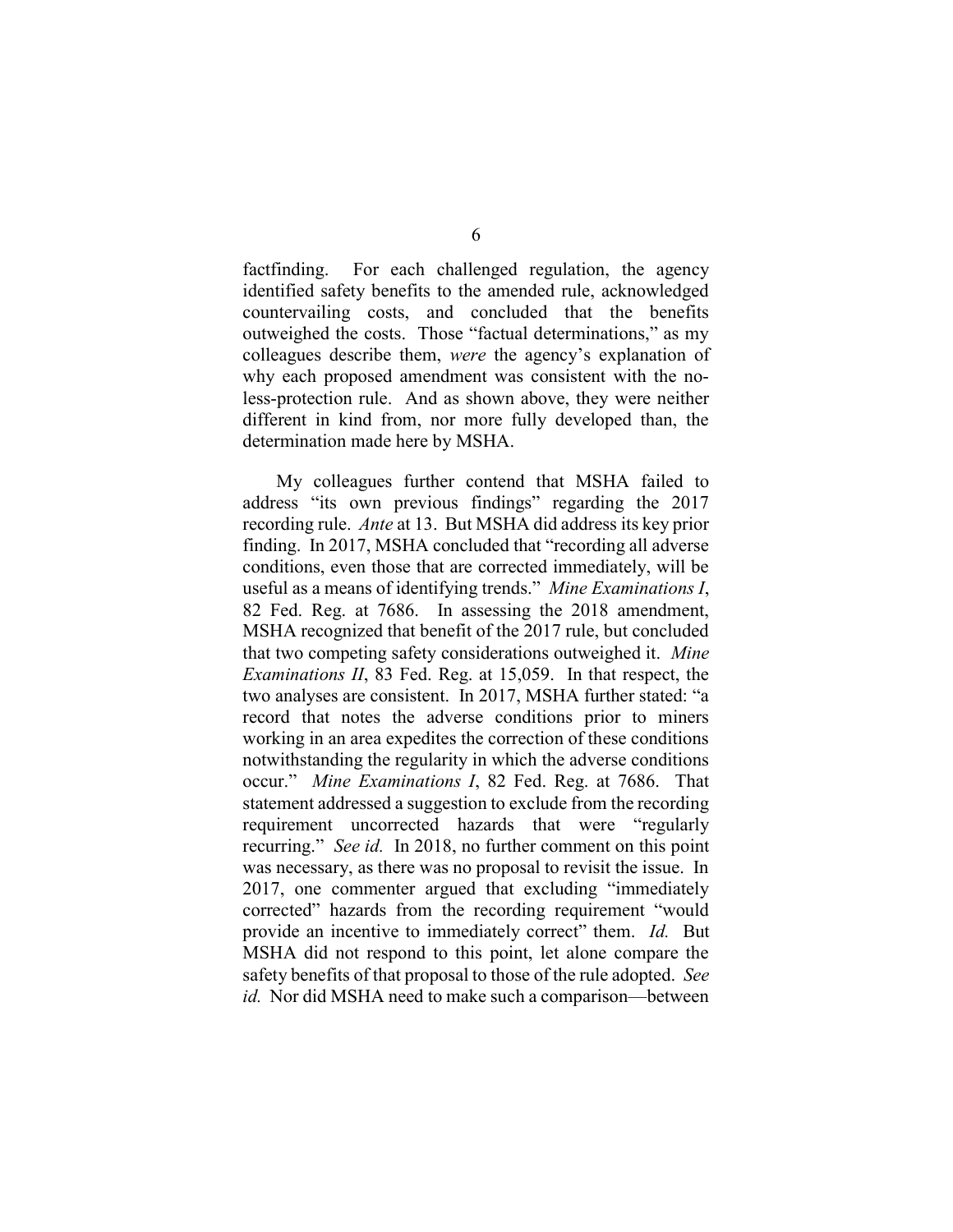the 2017 rule and its eventual 2018 successor—in order to conclude that the 2017 rule was safer than its 1979 predecessor.

As for the two safety benefits noted by MSHA in 2018, my colleagues question whether the 2018 rule will incentivize mine operators to correct adverse conditions promptly, because other regulations already require them to do so. Ante at 10. But there is nothing unreasonable about providing increased incentives for compliance, by reducing the recording obligations of operators who do comply.

Finally, my colleagues conclude that "the risk of inundating miners with information" does not "appear in the administrative record." Ante at 11 n.3 (quotation marks omitted). I read the record differently. As MSHA recounted, some commenters warned that "requiring all adverse conditions [to] be recorded in the examination record would overwhelm the record with minor housekeeping issues." Mine Examinations II, 83 Fed. Reg. at 15,059. MSHA "agree[d] with these commenters and conclude<sup>[d]</sup> that requiring mine operators to record only those adverse conditions that are not corrected promptly is as protective as the January 2017 rule." Id. Moreover, the commenters' concern was a safety one. They explained that a cluttered record risked "'alarm fatigue,' whereby too many warnings become background noise and no one really hears them." J.A. 911; see also J.A. 769. MSHA reasonably credited that concern here—just as, in National Mining, it reasonably credited the concern that an examination record filled with corrected hazards might "distract [mine operators] from the primary focus" of identifying ongoing safety risks. 116 F.3d at 539.

My colleagues note that MSHA adopted the relevant comments "in a paragraph regarding mine *operator* burdens." Ante at 11 n.3. But the surrounding discussion does not change